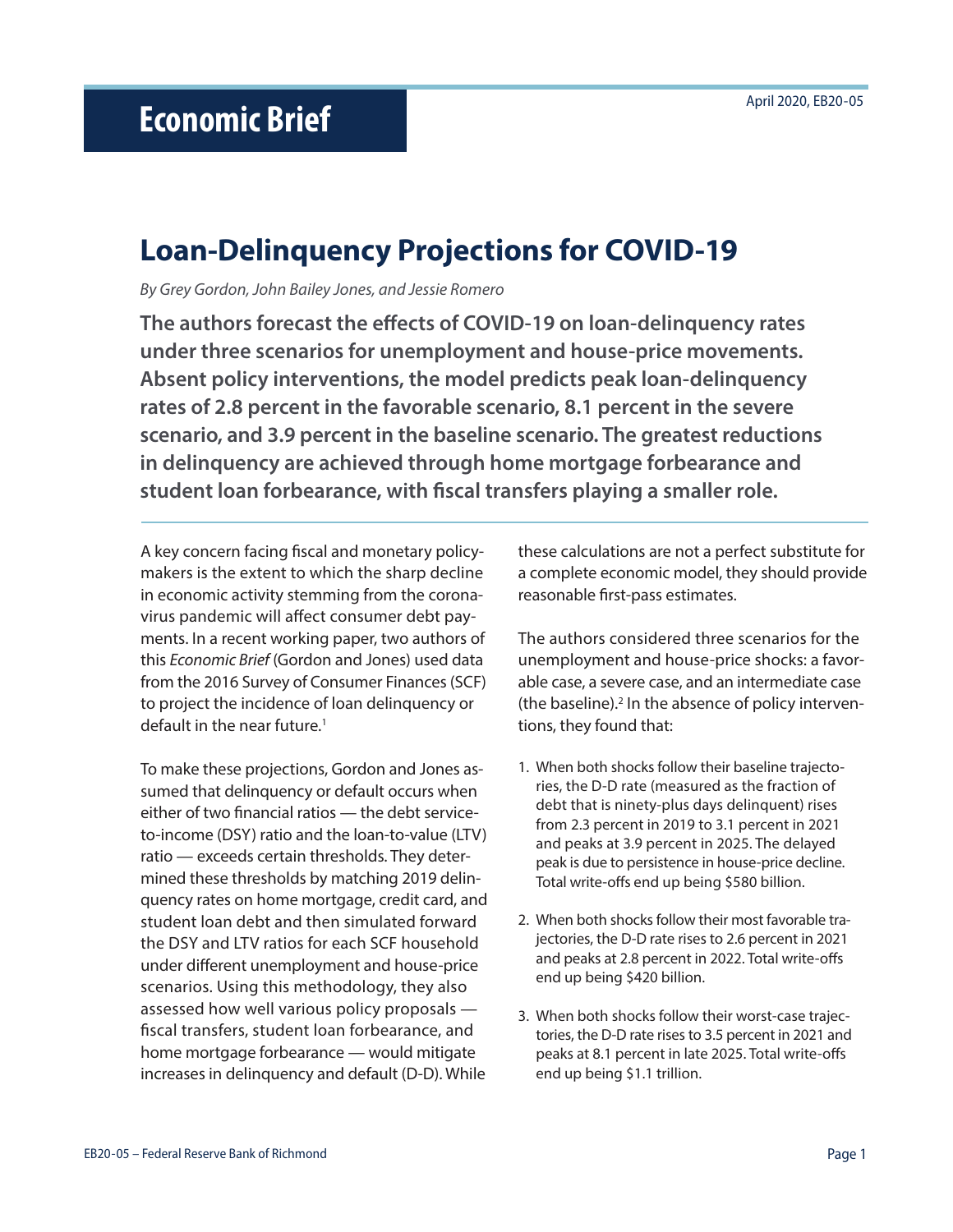

**Source:** Grey Gordon and John Bailey Jones, "Loan Delinquency Projections for COVID-19," Federal Reserve Bank of Richmond Working Paper No. 20-02, April 15, 2020.

The three policy interventions the authors analyzed begin in the second quarter of 2020 and last for at most three years. Among the three policies they consider, the greatest reduction in the D-D rate is achieved by home mortgage forbearance, then by student loan forbearance, and lastly by fiscal transfers. With all three policies in place, like they currently are under the Coronavirus Aid, Relief, and Economic Security (CARES) act, D-D rates and write-offs fall below their 2019 levels in the near term.

#### **Delinquency Projections with Policy Outcomes**

In the baseline scenario, both unemployment and housing prices follow their baseline (intermediate) trajectories. In particular, the unemployment rate jumps to 20 percent in the second quarter of 2020, stays there for a year, and then returns gradually to its preshock level. House prices fall steadily until the fourth quarter of 2025, with a total decline of 15 percent, and then start to recover. In the absence of any countervailing policies, these shocks lead the D-D rate to peak at about 3.9 percent at the end of 2025, while write-offs reach \$580 billion. The peak in delinquency coincides with, and is primarily attributable to, the trough in house prices. Even though house prices have the larger effect on peak delinquency

rates, in the nearer term, unemployment also raises delinquency through its effects on credit card and student loan debt. But because home mortgage debt (\$9.56 trillion in the fourth quarter of 2019) is about four times larger than the sum of credit card and student loan debt (\$2.44 trillion), the overall delinquency rate most closely tracks the delinquency rate for home mortgage debt.3

Figure 1 shows the effects of the policy interventions in the baseline scenario. Because the policies the authors evaluate all stop before 2025, the peak D-D rates are invariant to policy. However, in the nearer term, the policies lead to significantly lower delinquency rates. Mortgage forbearance generates the largest decreases, but student loan forbearance has significant effects as well. Both of these interventions push delinquency below its baseline rate because they cover households that would have been delinquent even in the absence of coronavirus-related shocks. The effects of the fiscal stimulus are considerably smaller.

It is worth noting that in the absence of a complete model, the authors cannot estimate the true costs and benefits of these interventions. To give just one example, policies that offset income losses or



**Figure 2: Loan-Delinquency Rates with Different Policies** *(Favorable Scenario)*

**Source:** Grey Gordon and John Bailey Jones, "Loan Delinquency Projections for COVID-19," Federal Reserve Bank of Richmond Working Paper No. 20-02, April 15, 2020.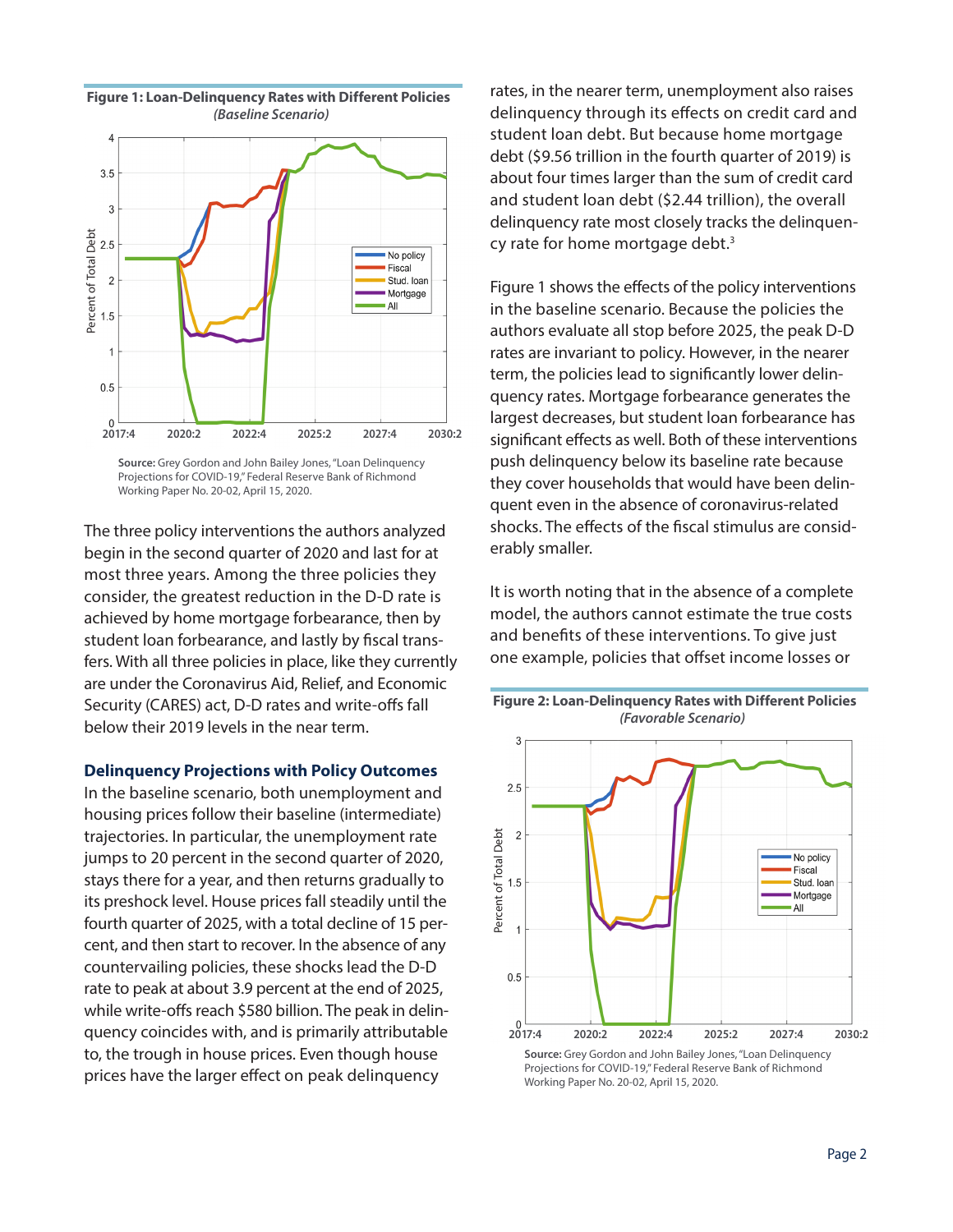



Projections for COVID-19," Federal Reserve Bank of Richmond Working Paper No. 20-02, April 15, 2020.

reduce delinquency may also dampen the fall in house prices.

Gordon and Jones also assess a favorable scenario and a severe scenario. In the favorable scenario, delinquency rates remain below 3 percent and writeoffs reach a maximum of \$420 billion. (See Figure 2 on the previous page.) In the severe scenario, delinquency rates climb to 8.1 percent and write-offs reach more than \$1 trillion. (See Figure 3.)

It is worth noting that in every scenario, when all three policies are enacted — like they now have been — write-offs drop to essentially zero in 2021. This suggests that delinquency rates will not rise substantially in the near term despite the large disruptions the economy is experiencing.

## **Model Validation**

A natural question is how well Gordon and Jones's methodology would have predicted the outcomes observed in the Great Recession, when unemployment rose to 10 percent and house prices fell by 25 percent. To assess this in a simple way, the authors assumed unemployment follows its favorable scenario (which features peak unemployment of

10 percent) and house prices follow their severe scenario (which features a decline of 25 percent).

Overall, the D-D rates in the data and in the model show similar increases and similar overall patterns. (See Figure 4 below.) The D-D rate rises sooner in the model than in the data. This is because in the data, the unemployment peak and the house-price trough were only two years apart, whereas in the model, Gordon and Jones assumed that unemployment peaks immediately while house prices bottom out five years later. This is a reasonable assumption given the swift onset of the coronavirus shock, as opposed to the somewhat slower progression of the Great Recession. Taking these considerations into account, the model performs very well.

## **Conclusion**

Gordon and Jones considered three scenarios for the unemployment and house-price shocks: a baseline case, a favorable case, and a severe case.<sup>4</sup> In the absence of policy interventions, they found that delinquency rates peak at 2.8 percent to 8.1 percent and write-offs total \$420 billion to \$1.1 trillion depending on the scenario. However, in the nearer term, policy leads to significantly lower delinquency rates. Mortgage forbearance generates the largest decreases,